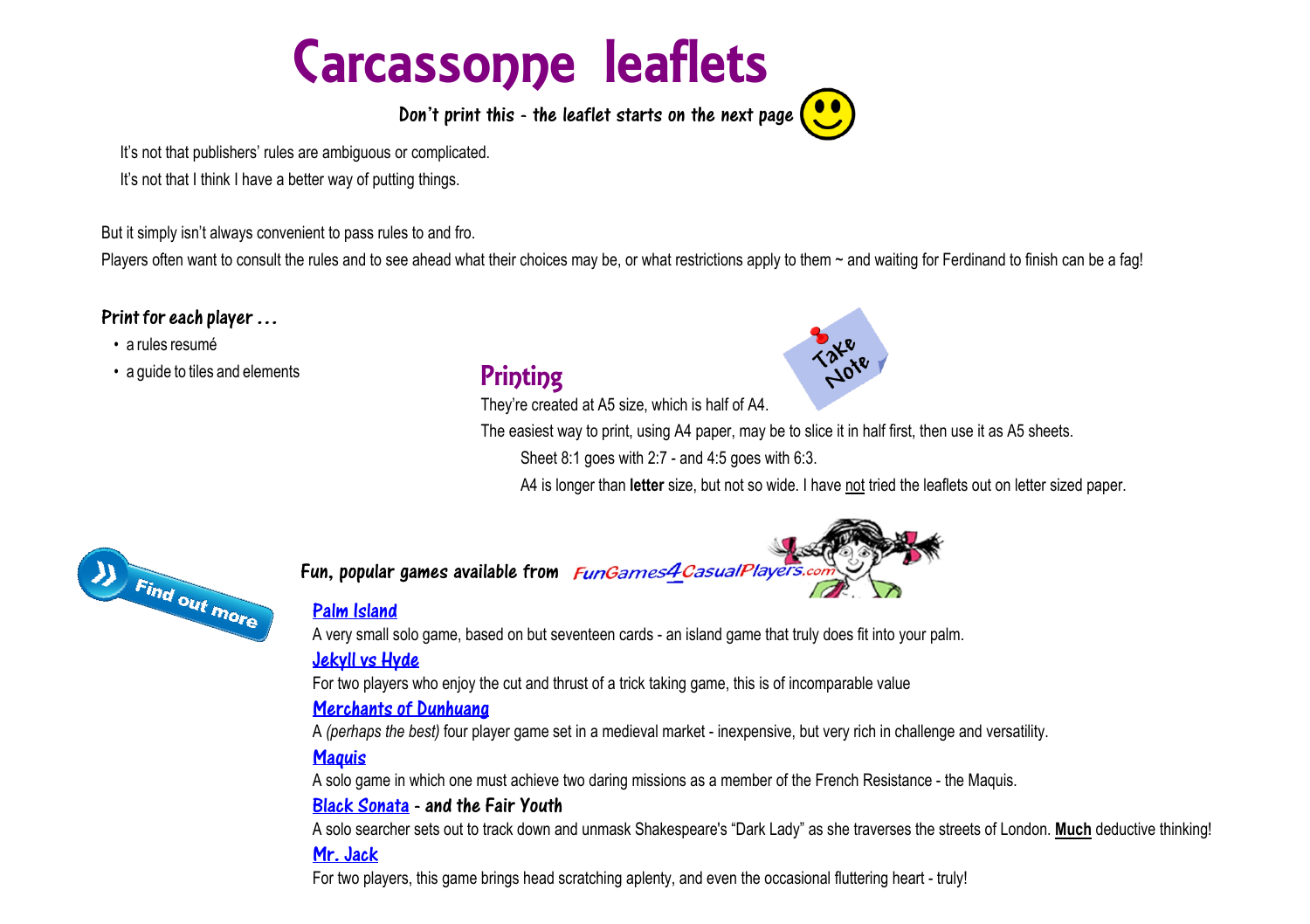# Ending the game Carcassonne

## When the last tile has been placed, acted upon, and scored.

Scoring will have been taking place all the way through, as cities, roads, and monasteries have been completed.

What remains to be scored is just the incomplete ones, and the fields.

#### Meeples still matter

If there's only one meeple on the feature, that player scores the points. If more than one player has the same number of meeples on the feature, they each score the points.

If one has more meeples, **they** score the points. A large meeple is worth two small ones.

#### Country roads

Each incomplete road which does not have an inn anywhere beside it scores 1 point per tile along its route.

Incomplete roads with inns on them score **nothing**.

#### Cities

 $T_{\partial L}$ 

Each incomplete city scores 1 point per tile, and 1 for each coat of arms.  $\mathcal{N}_{\mathbf{a},\mathbf{b}}^{\mathbf{a},\mathbf{c}}$ 

But if there is a cathedral within it, there is no score!

#### Monasteries and gardens

Each incomplete monastery or garden with an Abbott in residence scores 1 point per tile that is touching its sides.

They also score 1 point for the monastery or garden itself, as usual.

#### Fields with farmers in them … they're farms

Take care to identify all the separate farms that are there.

Fields with field-sides adjoining are bigger farms. Roads and cities may split farms.

Fields with only corners touching are not continuous.

Farms may reach to the edges of the played area. They do not have to be fully enclosed.

Attending to one field and its farmers at a time, score 3 points for each completed city that the farm touches.

A city may be touched by more than one farm.



# Inns & cathedrals expansion



## Each turn, do three things

## First - collect and lay a tile

Take a single tile from any pile, then choose where to place it. One side must join with at least one other tile. Touching corners do not count as 'joining'.

The tile must continue the feature or landscape that's already showing on an existing tile.

It can join more than just one tile if its features can join up with them all.

There's no rule or restriction about sides that are not touching other tiles.

## Second - place or pick up

#### Either place a meeple or Abbot on the tile just laid or pick up the Abbot

Meeples can be placed on roads (highwaymen), or in cities (knights) or fields (lying down resting farmers), gardens, or monasteries (as mere meeple-monks - not Abbots).

Abbots can be placed only into monasteries or gardens.

Meeples cannot be placed on a feature where there already is one. So, they cannot go onto linked roads, cities, or fields that are already occupied.

Rather than placing a meeple, you can pick up your Abbot who was placed into a monastery or garden earlier. You cannot also play a meeple.

## Third - score

Running scores arise if a feature (city, road, garden, monastery) is completed, or if an Abbot is called back.



#### Meeples

Meeples determine who will score, but they don't change the value of scores.

If there's only one meeple on the feature, that player scores the points. If more than one player has the same number of meeples on the feature, they each score the points.

If one has more meeples, **they** score the points. A large meeple is worth two small ones. 8 1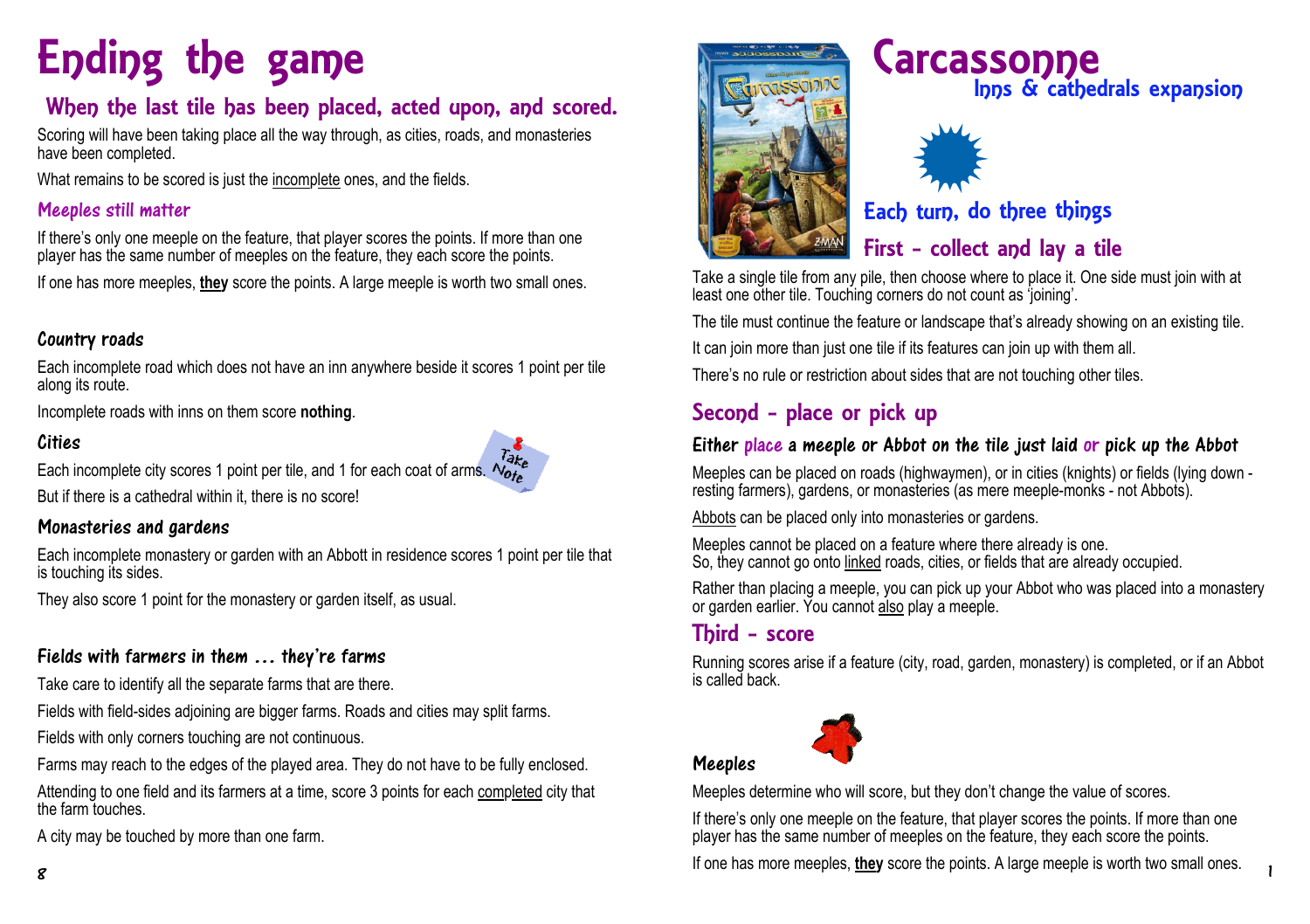## Scores - completed country roads

A road is completed when both ends reach a village, a city, a monastery, a road junction, or even its own 'other end'.

If there is not an inn alongside the road, the road scores 1 point per tile. With an inn upon it, a completed road is 2 points per tile.



### Scores - completed cities

Each tile containing a segment of a fully walled city is worth 2 points.



Each coat of arms within it scores an additional 2 points.

If there's a cathedral (or even two) in the city, the scores rise to 3 points per tile and per coat of arms.

## Scores - completed monasteries & gardens

There must be an Abbott or a Meeple in residence.

These are complete when the tile is surrounded by eight others: scoring 9 points *(1 for the feature-tile, and 1 for each tile that surrounds it).*



An Abbot in the garden or monastery may be picked up before its completion,  $\mathcal{C}_{\mathcal{C}_{\mathcal{C}}}$ but Meeples only when it's completed.

Meeples may not be laid down immediately after an Abbott's pick-up.

## Remember to pick up meeples

After scoring, take all meeples that were on a completed feature back into hand.

They cannot be used again in the same turn.

It **is** possible to put one down and pick it up immediately, if it was put onto a newly completed feature.

# Setting up - and getting started

Determine who's going to go first.

Set aside the source and the final lake of the river - face up. Mix up the other river tiles and place them face down in a pile. Mix up the all the other tiles and put them into several piles: face down

Place the source card of the river onto the playing area, ready to begin. The first player now starts.

Play then goes on clockwise, each taking a tile from the top of the pile. River tiles must be played before non-river tiles are accessed.

The river must not double back on itself in a U-turn.





When all river tiles are used up, place the lake - it's not counted as a move. Thereafter, tiles from the main piles will be chosen and placed.

Tiles may be placed in any orientation. Meeples may be placed as usual during the river's flow.

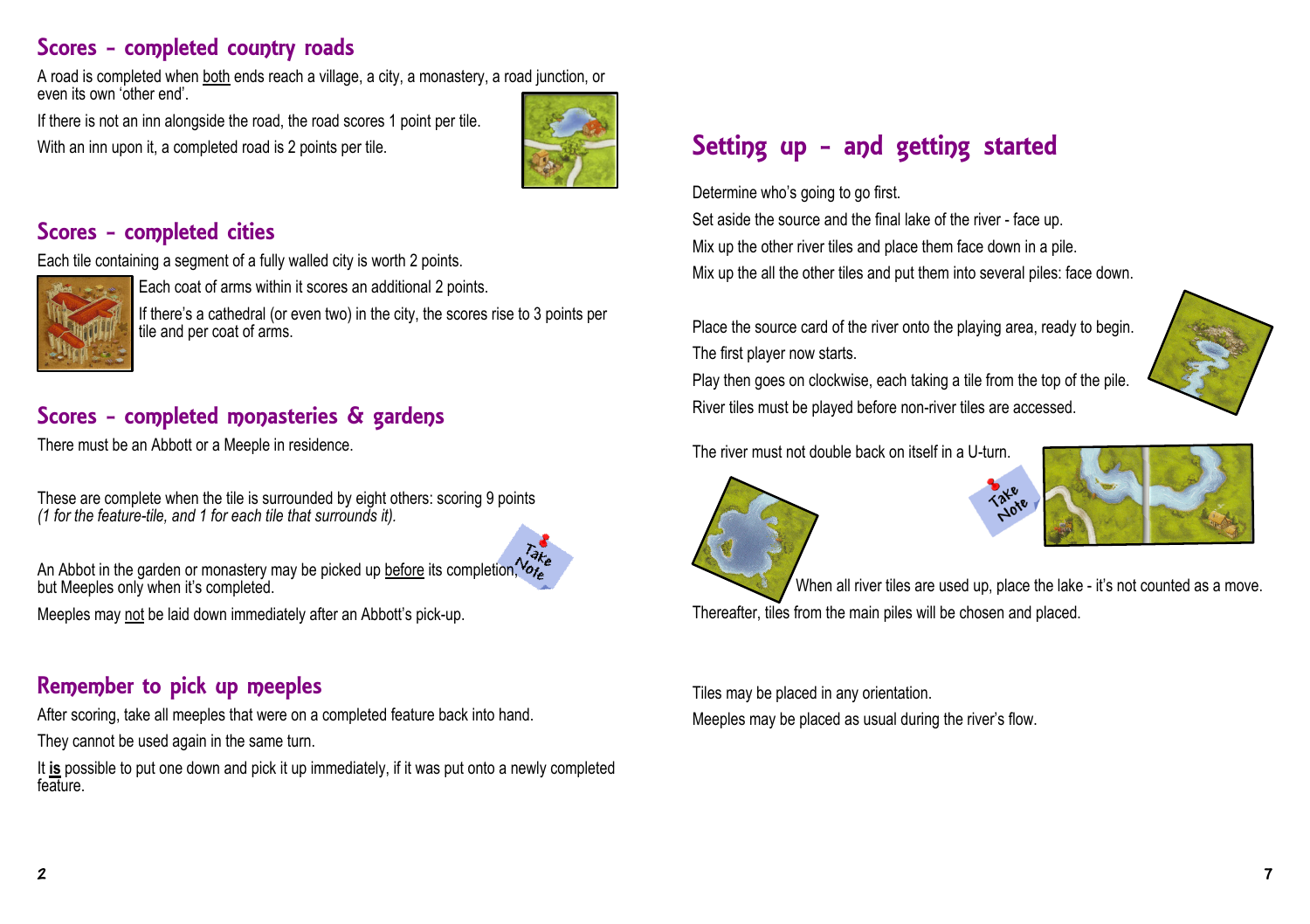

## Gleaned from BoardGameGeek forums

#### Cathedral

This adds considerably to scores if the city is completed, but if it's standing proud within a city that doesn't get finished, there are no end-of-game scores at all for those who are within the city.

Having two within a completed city brings no extra scores.

#### Inns abounding

It makes no difference to scores if more than one inn is alongside a completed road.

#### The Publican - optional 'house rule'

When placing a tile that has an inn upon it, a meeple may jump into the lake - to become a rather damp Publican. This can happen even if there's already a meeple on the road.

If any road upon which the Inn stands is completed, the Publican gets 2 points per section of road. The meeple must be taken back when this happens - not before.

*(Thanks to Ray Milner's BGG posting.)*

#### Big Meeple musings

May Iving down in a field be just up this meeple's street?

#### Cannot place a tile - with options

If a tile can be placed, it must be - even if it causes the player pain to do so.

If it's impossible to place a tile, either discard it from the game, or put it back into a pile.

Whichever you decide to apply at **your** table, the player then takes another tile - they do not miss a turn.

#### Rivers and farms

In the real world, rivers often wend their way gently through fields. In the Carcassonne world, however, a river is a separator of fields - in the same way as roads and cities.

# The landscape - cities and cathedrals



The outer walls of two cities lie on this tile.

A meeple can be placed in either city.

Or it could go on either of the two incomplete roads, or as a farmermeeple in one of the four fields.

• Cities or roads may adjoin the tile.

There are two cities on this tile, one of which also has a coat of arms shield, which gives



• Fields or cities may adjoin the tile.



#### There are two cathedrals

The cathedral can only be placed within a city.

The cathedral brings extra scores during play if the city is completed and fully walled around.

However, if the city is incomplete at the end of the game - it's not such good news at all.

Abbotts do not settle down in cathedrals - only in Monasteries and Gardens.

• Only city areas may adjoin the cathedral tile.